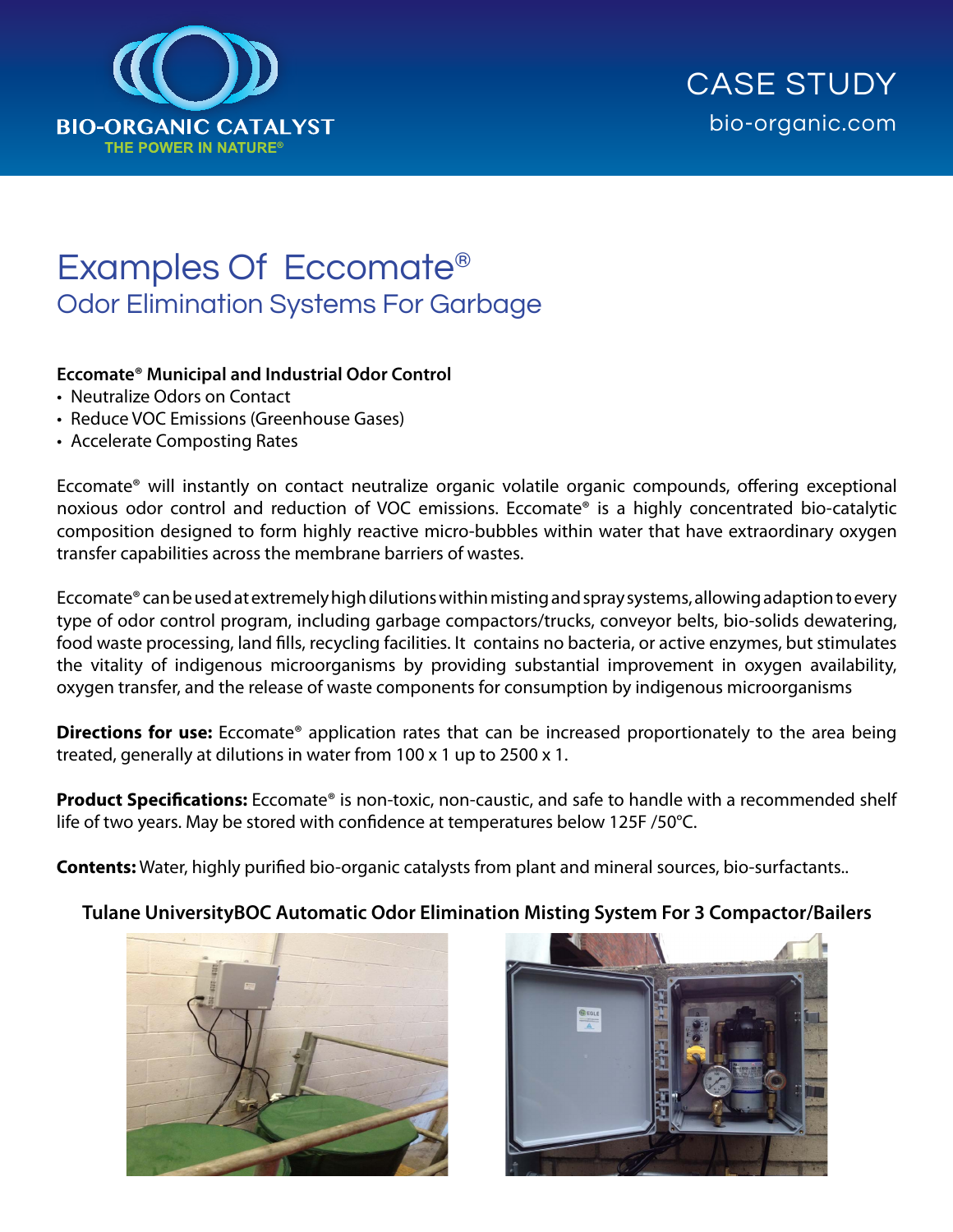**BOC Automatic Odor Elimination Misting System For 3 Compactor/Bailers.**



## **Automatic Misting System For 3 Compactor/bailers-1 Master Panel For 4 spray heads.**



**One Spray Head For Leach Drain Odors Master Panel For 4 spray heads** 



**Flexible Drums Master Panel**



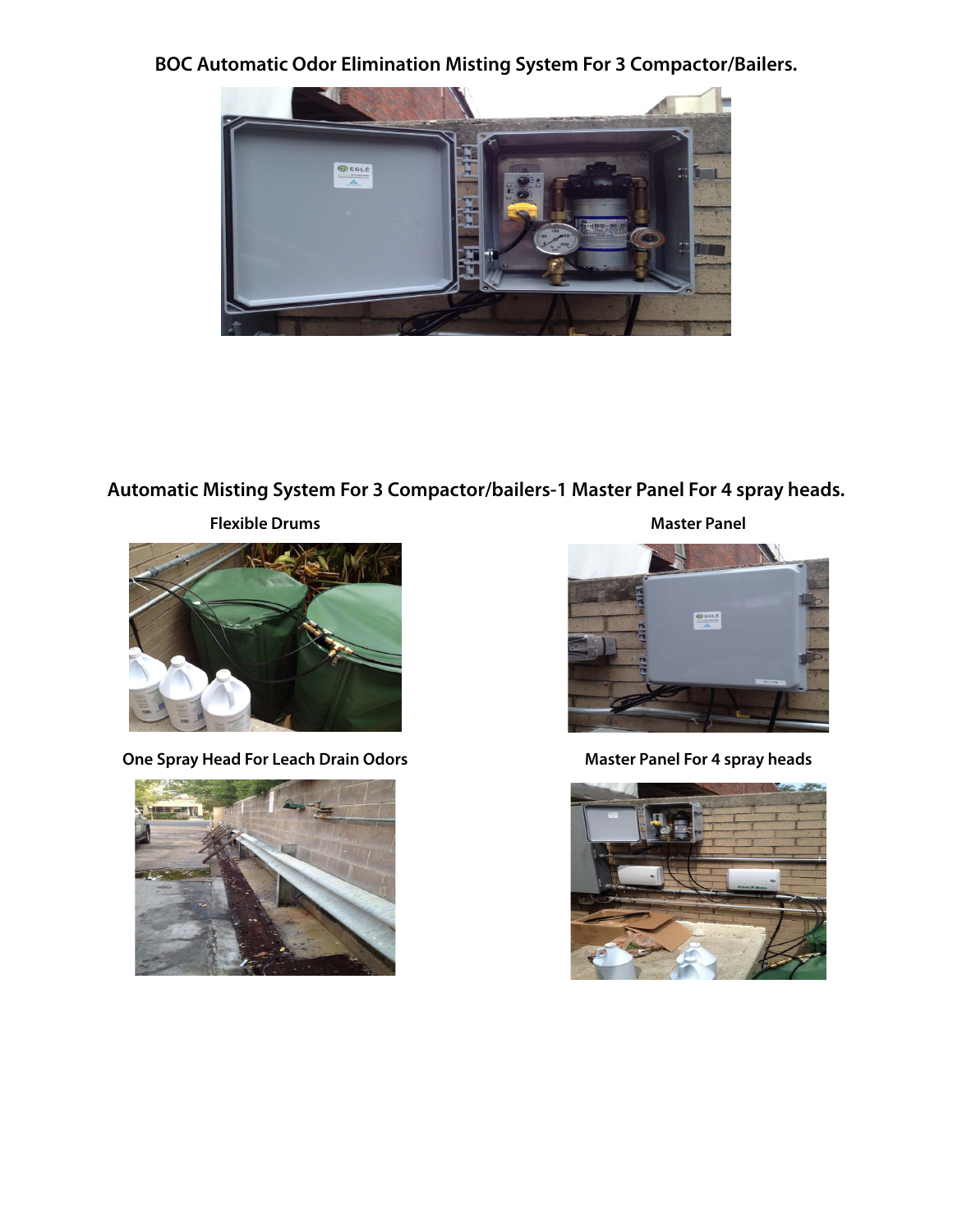#### **Adjustable Misting Spray Nozzle Assembly Using High-Pressure Polyethylene Tubing**

Installed On Side wall Of Compactor/Bailer

- Note the use of push to connect -tubing connectors for easy installation's.
- Also known as instant fittings, these fittings provide a quick and easy way to connect and disconnect plastic and soft metal tubing.
- They form a tight seal around the outside of your tubing - simply insert the tubing into the fitting until it is seated. Depending on the fitting, either an internal grasping ring or a collet and O-ring keep the tubing secured.
- To disconnect, simply push on the release ring and pull the tubing out of the fitting.

High-Pressure Polyethylene Tubing

- Opaque Black
- Flexible
- Hard (Shore D65)
- Temperature Range: -100° to 180° F
- Use with water, air, food and beverage, and ethylene glycol.

### **BOC Dilution: ½ Gallon Per 50 Gallons**

#### **Automatic Odor Elimination System For 1-30 Yard Compactor/Dumpster**



**Master Panel For 2 Spray Heads** 

**1-Overhead Spray Head Into Compactor Opening**





#### **Flexible 50 Gallon Drums**